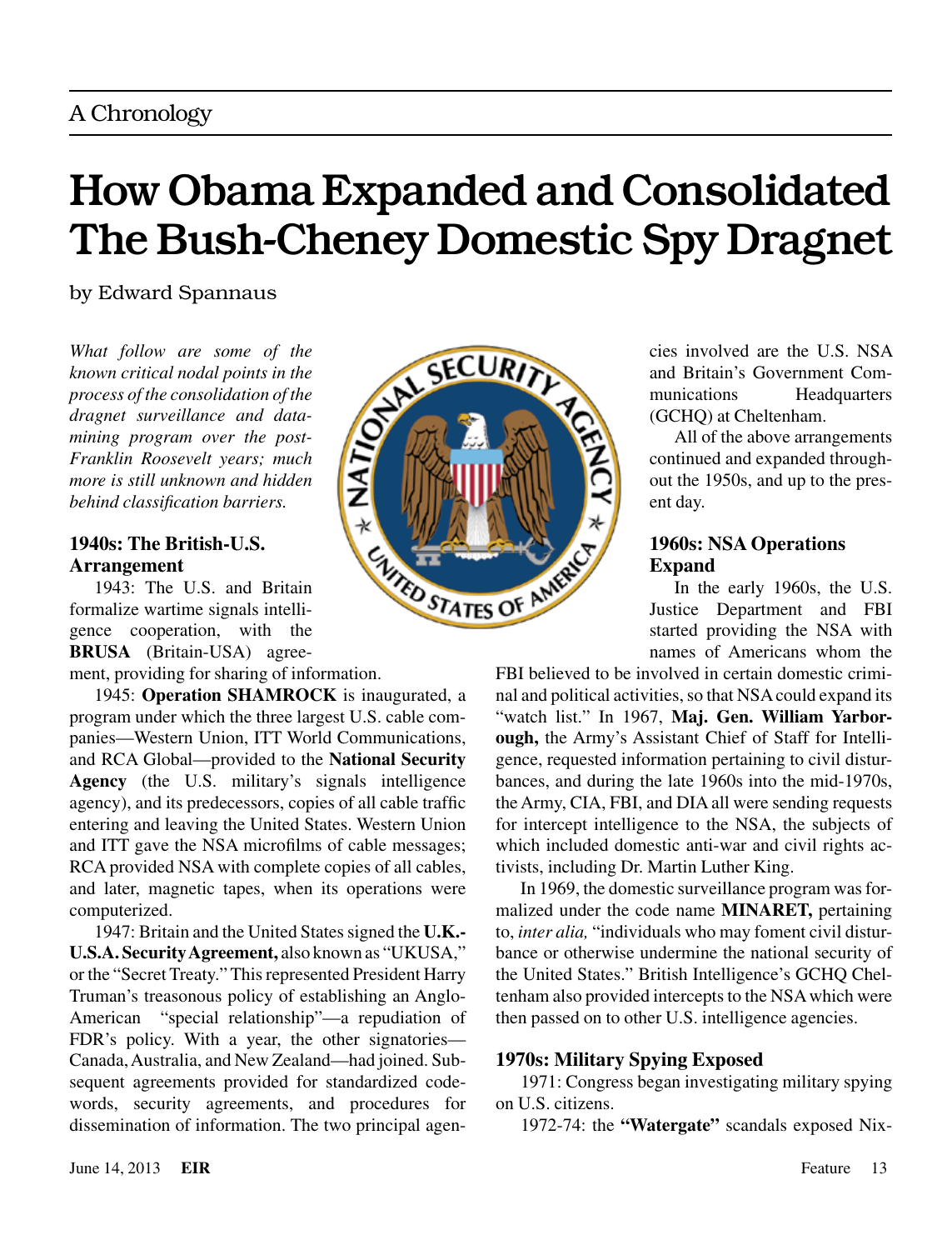on's use of domestic intelligence agencies and the IRS to surveil and target his political enemies.

In 1972, the U.S. Supreme Court, in the landmark case *U.S. v. U.S. District Court*, held that the President's Executive Powers cannot override the Fourth Amendment's requirement for a warrant, in a case involving domestic electronic surveillance.

In August 1975, the House Select Committee on Intelligence Activities, headed by **Rep. Otis Pike** (D-N.Y.), held hearings on NSA domestic surveillance, in the course of which CIA Director William Colby disclosed NSA's interception of international communications, and during which NSA Director Lt. Gen. Lew Allen testified in an open hearing for the first time.

In October 1975, the Senate Select Committee on Intelli-

gence Activities—known as the **"Church Committee"** for its chairman, **Sen. Frank Church** (D-Id.)—publicly identified the SHAMROCK AND MINARET programs by name for the first time.

Church opened the hearing on Oct. 29, 1975 by stating that "Just as the NSA is one of the largest and least known of the intelligence agencies, it is also the most reticent. While it sweeps in messages from around the world, it gives out precious little information about itself. ... Today, we will bring the agency from behind closed doors." On Nov. 6, 1975, the Church Committee made public its report on SHAMROCK.

After the release of the Committee's Final Report in 1976, Senator Church warned that tyranny would result if the NSA "were to turn its awesome technology against domestic telecommunications." Were this to happen, Church warned, "That is the abyss from which there is no return."

1978: In response to the Church and Pike Committees' findings of abuse, including widespread violations of the Fourth Amendment's prohibition against unreasonable searches and seizures, Congress passed the



U.S. Navy/Johnny Bivera

*Dick Cheney's drive for dictatorship goes back to the 1980s when, as a Congressman, he commissioned a report stating that Congress may not infringe on Executive power, in matters of war and national security.*

**Foreign Intelligence Surveillance Act (FISA),** which confirmed, once and for all, that the Fourth Amendment does apply to domestic electronic surveillance. FISA required a particularized showing of probable cause before an individual in the U.S. could be subject to electronic surveillance, or his records seized, in a foreign intelligence or national security case.

# **1980s: Cheney Rejects Controls**

Rep. **Dick Cheney,** the senior Republican on the Joint Congressional **Iran-Contra Committee,** commissioned a "Minority Report," written largely by his aide and future legal counsel **David Addington,** proclaiming that Congress has no power to infringe on Executive power in matters of war and national security. It was well-known that Cheney never

accepted the findings of the Church Committee, and looked for any and every opportunity to repudiate them.

When Cheney became Secretary of Defense (1989- 93), and later Vice President (2001-09), he had his chance to put these views into action.

### **1990s: Emergence of Data-Mining**

In the late 1990s, the U.S. Army's **Intelligence and Security Command (INSCOM)**, in conjunction with the **Defense Intelligence Agency (DIA)** and other agencies, developed a data-mining program using "link analysis" also known as "associational analysis," for use in terrorism investigations and other matters, such as technology transfers and espionage related to China. This program became known generically as **"Able Danger"**—although Able Danger was reportedly a narrower program, feeding "actionable" intelligence into the military's **Special Operations Command (SOCOM)** for hunting down and killing terrorist suspects.

In early 2000, the data-mining program was shut down by the Pentagon, because it had been retaining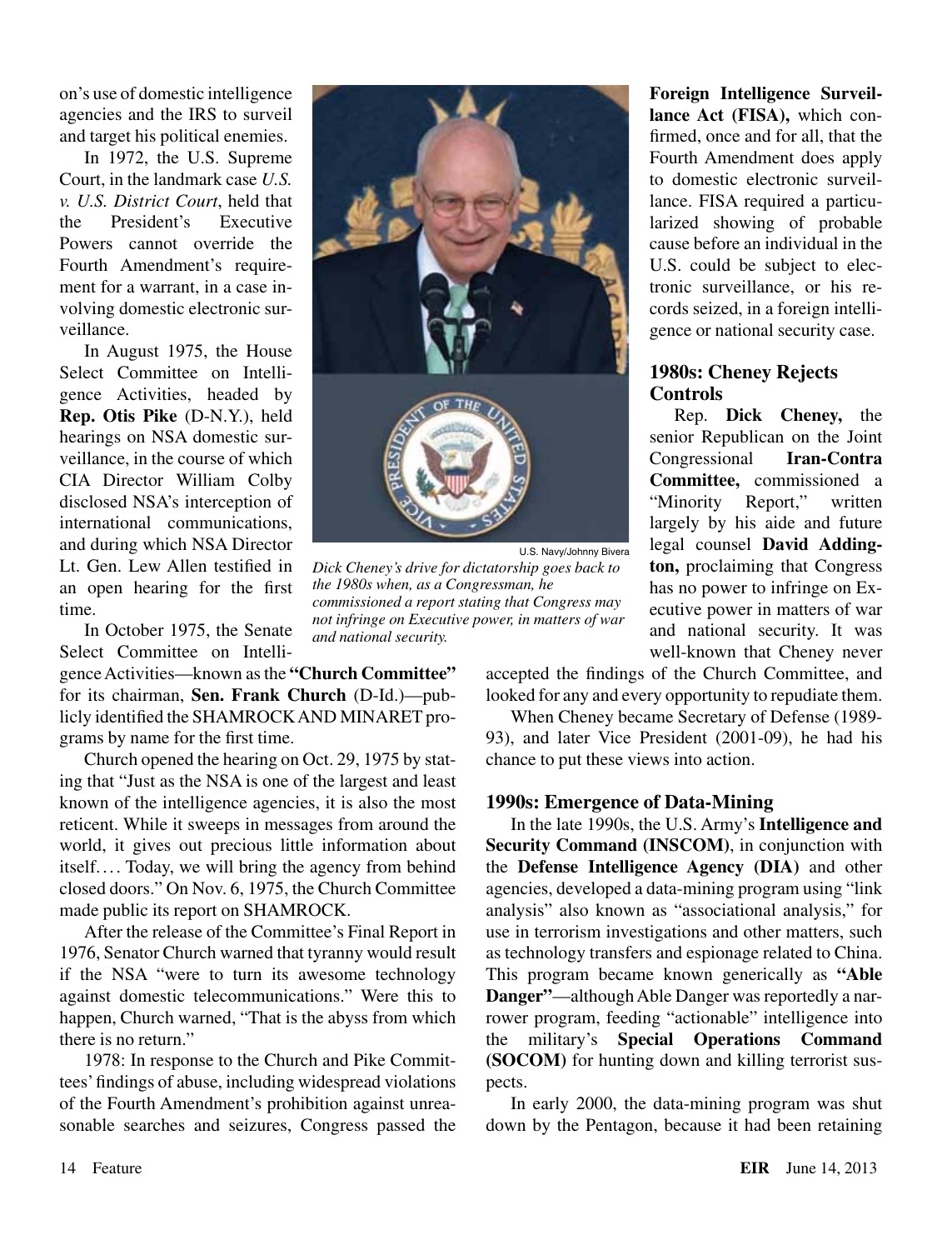information on U.S. citizens. However, according to various reports, SOCOM simply relocated the program to a private contractor where it continued.

### **9/11 and Its Aftermath**

2001: **The Patriot Act-Plus**. Shortly after the Bush-Cheney Administration took office in early 2001, it began approaching the top telecommunications companies, seeking NSA access to their customer records. Dick Cheney personally sought the participation of Qwest Communications in the program, but

Qwest refused, after finding out that the NSA had no warrant from the FISA Court or any other legal authority to obtain such records.

On Oct. 4, less than four weeks after the Sept. 11 attacks, President George W. Bush signed an order authorizing the NSA's domestic wiretapping program, which went operational on Oct. 6. Quickly, the NSA made new approaches to the telecommunications companies, seeking access to all their traffic. These included the three largest: **AT&T, Verizon, and BellSouth.** The legal justification was cooked up by Cheney's lawyer David Addington and second-rank Justice Department attorney **John Yoo,** bypassing normal channels. It is thought that these still-secret legal opinions reflected Cheney's longstanding dogma that the President's war powers, under Article II of the Constitution, override any legislative restrictions such as FISA.

On Oct. 23, **Rep. James Sensenbrenner** introduced the USA Patriot Act, junking a previous bi-partisan bill. The bill was rapidly passed by the House and Senate, over heavy Democratic opposition, and was signed into law by President Bush on Oct. 26. Among its most notorious provisions are those allowing the FBI to obtain records without a court order or a subpoena, through the use of National Security Letters, and its Section 215, which allows the FBI and others agencies to obtain records and other materials through secret warrants issued by the FISA Court.

#### **2002: Secret Presidential Order**

A secret Presidential order authorized the NSA to conduct domestic surveillance, overturning 25 years of



*The Total Information Awareness (TIA) Office, created in 2002 by Adm. John Poindexter (of Iran-Contra infamy) established a massive data-mine, collecting bank, credit card, telephone, and travel records, etc.*

law and regulations. Congressional leaders were summoned to Cheney's office for a secret briefing on the program. This was what is known as a "special access program," so sensitive that relatively few people even know about it. According to some sources, the program was code-named **"Stellar Wind."**

In a parallel development, the Defense Department's **Defense Advanced Research Projects Agency (DARPA)** created the Information Awareness Office, also known as the **Total (or Terrorist) Information Awareness (TIA)** Office, a data-mining program run by **Adm. John Poindexter,** best known for his role in the Iran-Contra affair. The idea of TIA was to create a huge, centralized database consisting of government and commercial records, including bank records, credit card and telephone bills, travel records, and so on, and then to look for "suspicious" associations and patterns.

In the Summer of 2002, AT&T technician Mark Klein learned of secret rooms being constructed at two AT&T switching facilities in San Francisco, from which the NSA tapped into fiber-optic cables connecting AT&T's WorldNet service to other Internet providers. Klein thought the arrangement was part of TIA. Only persons with an NSA security clearance were allowed to enter the secret room. Similar NSA secret rooms were being built in other AT&T facilities around the country.

#### **2003: Under Congressional Pressure, a Shift**

After a public uproar, Congress pretended to shut down the TIA program, but in fact, the program was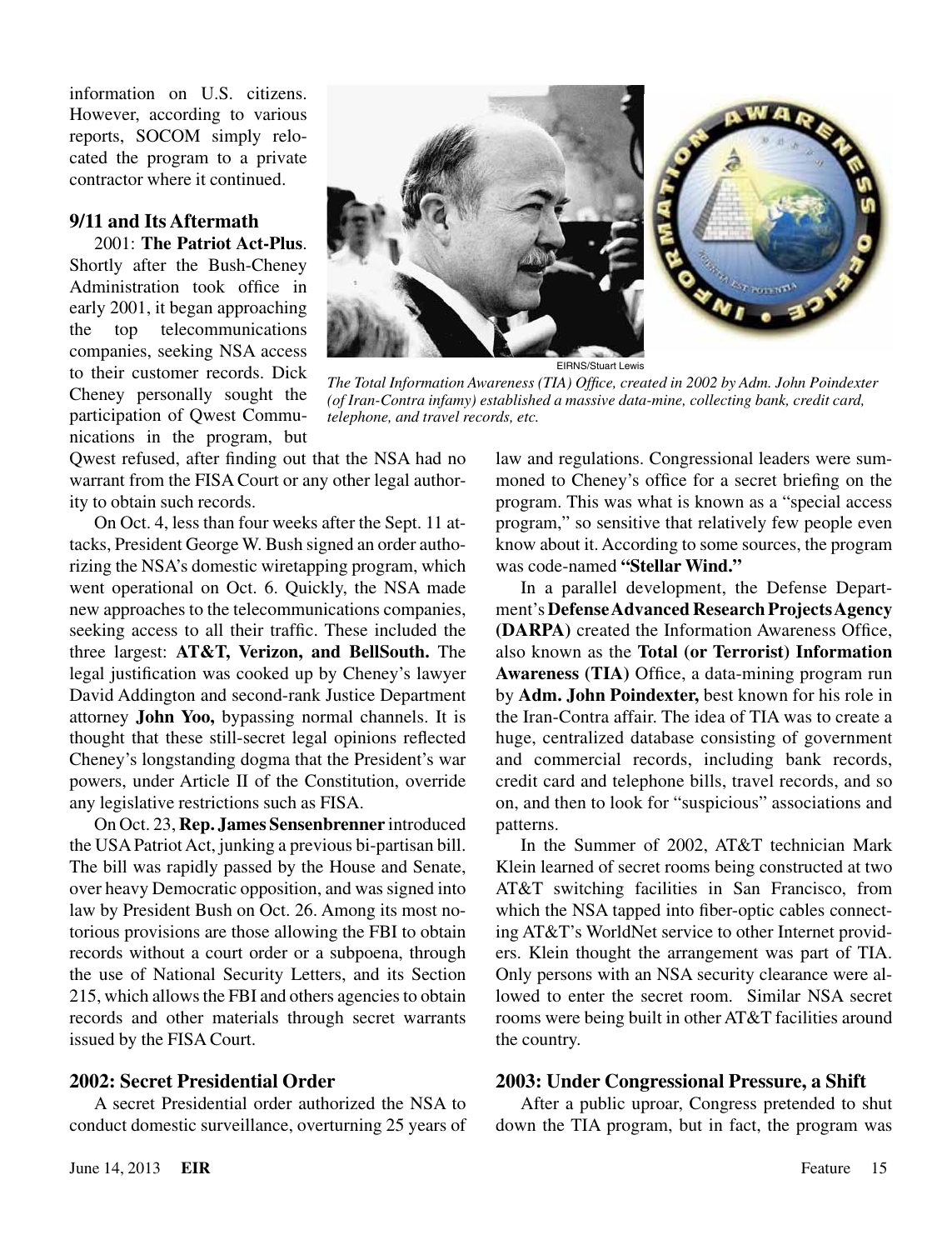shifted into the Pentagon's classified ("black") budget, and continued to operate within the NSA, and under the auspices of DOD contractors such as **SAIC** and **Booz Allen Hamilton.** In 2002, former NSA Director **Mike McConnell,** then heading Booz Allen's intelligence division, wanted Poindexter to give the entire TIA program to Booz Allen, but Poindexter was reportedly reluctant to give one firm so much control over it, so Booz Allen got part of it, as did other private contractors, where the TIA program carried on—as it continues to do up to the present. The unprecedented amount of data which the NSA collects today, sweeping up all telephone and Internet traffic, is useless unless the agency has the means to mine through it and analyze it—and that's what Poindexter's TIA and its offshoots were designed to do.



*In March 2004, Attorney General John Ashcroft, then ill and sedated in hospital, was accosted by Cheney-directed White House lawyers demanding that Ashcroft recertify the NSA surveillance program.*

(Former NSA Director Michael Hayden told the *National Journal* on June 10, 2013, that the NSA's massive data-collection and surveillance system was developed by, and is almost entirely run by, private defense contractors. According to author and NSA expert **James Bamford,** these contractors include at least two Israeli firms: Narus, which processes the information obtained from AT&T for the NSA, and Verint, which does the same for Verizon data.)

On July 17, 2003, **Sen. Jay Rockefeller** (D-W.Va.) the senior Democrat on the Senate Intelligence Committee, was so alarmed by a secret White House briefing on the NSA program, that he sent a private, handwritten letter to Cheney, expressing his concerns over the surveillance program, and saying it reminded him of Poindexter's TIA program. Neither Cheney nor anyone else ever answered Rockefeller's letter.

### **2004: An Open Battle**

By March 2004, Justice Department lawyers were becoming so concerned about the legality of the NSA surveillance program that they were considering refusing to re-certify it. The new Deputy Attorney General, **James Comey**, told Attorney General **John Ashcroft** that the program might be illegal. The Justice Department's balking over recertification led to the dramatic confrontation in Ashcroft's hospital room on March 10, where White House lawyers, acting at the direction of Cheney, attempted to get an ill and sedated Ashcroft to reauthorize the program, but were blocked by Comey and FBI Director **Robert Mueller.** When the White House reauthorized the program the next day, without DOJ approval, Comey, Ashcroft, and all the top DOJ leadership threatened to resign *en masse* unless the program was changed.

Apparently overriding Cheney, Bush agreed to some modifications. There are many indications that Comey's concern was not just with the publicly acknowledged Terrorist Surveillance Program, but with a much broader NSA program—probably Stellar Wind, the dragnet sweep of all telecommunications. Administration officials have said in public testimony that there are other, secret programs which they cannot discuss in open hearings.

# **2005: More Exposure**

In a series of articles in December 2005, the *New York Times* exposed the Bush Administration's surveillance and eavesdropping on U.S. citizens without a court order. The warrantless surveillance program, operating since 2002, represented a sharp break with the previous practice of obtaining FISA Court war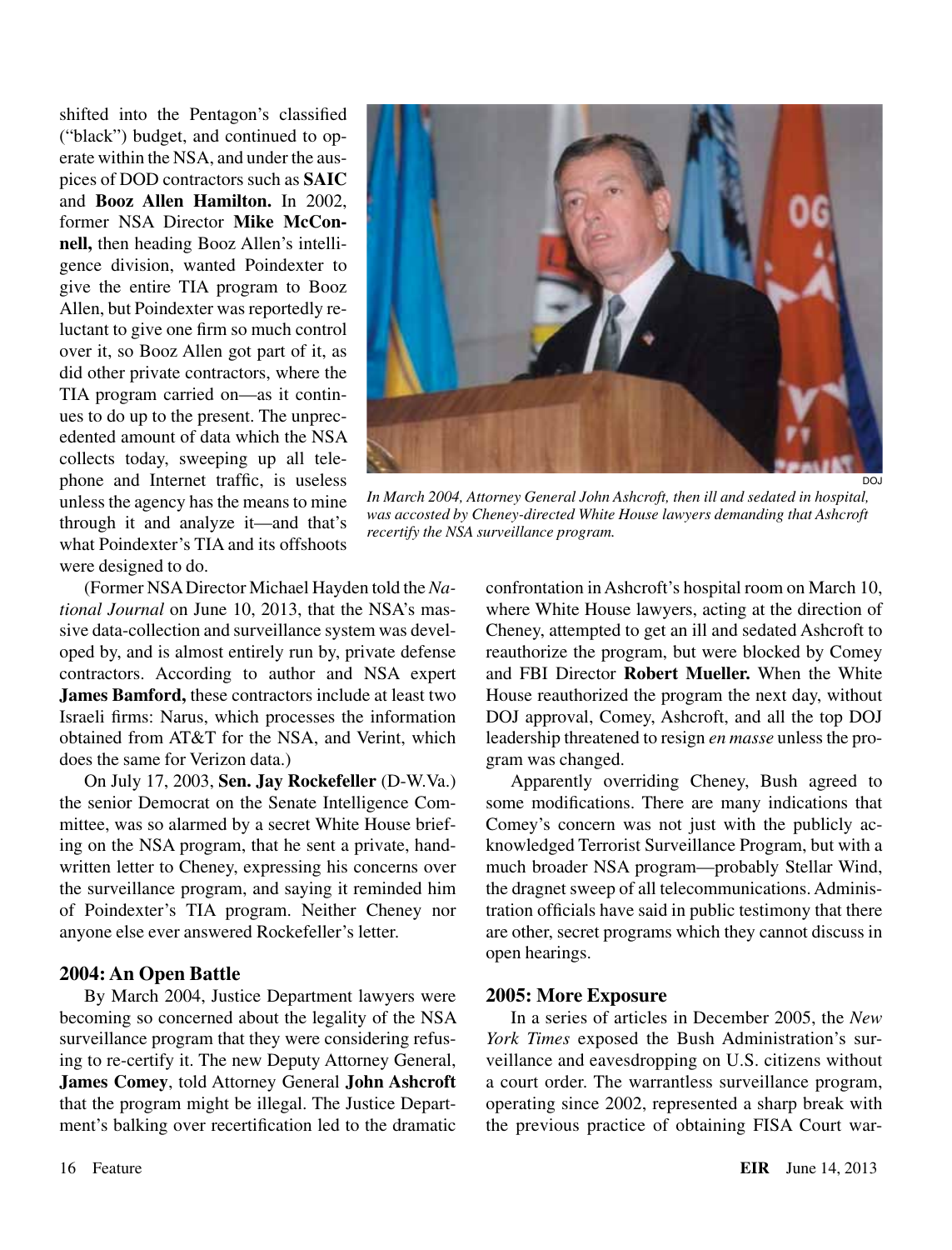rants for any domestic spying. The *Times* reported how the NSA had obtained access to the communications streams of the major telecommunications companies.

## **2006: More Uproar**

As the uproar over the warrantless wiretap program continued, the *Washington Post* reported that the NSA was sharing this information with the FBI, CIA, the Department of Homeland Security, and other military agencies. *USA Today* named the private telecommunication companies involved.

In February, a long-time NSA employee, Russell Tice, told a House Government Reform subcommittee that he was concerned about the legality and constitutionality of another "special access"

program being conducted by the NSA. Tice said this program was different and more far-reaching that the one disclosed by the *New York Times*, but he said he could not discuss it because of its highly classified nature.

# **2007: FISA Court Gets Right To Violate 4th Amendment**

In January 2007, the Bush Administration announced that, henceforth, the FISA Court would authorize any surveillance previously conducted under the President's Terrorist Surveillance Program. If this were true, it constituted a narrowing of the program.

But, in August, Congress passed the **"Protect America Act of 2007,"** which expanded Executive power to conduct international surveillance, and allowed the FISA Court, for the first time, to issue blanket authorizations rather than individualized warrants thus completely obliterating the protections provided by the Fourth Amendment. It also eliminated the previous requirement to show that a target was an agent of a foreign power; now the collection simply had to be related to foreign intelligence gathering. It legalized the ongoing NSA tapping into telecommunication facilities.



*The "Protect America Act of 2007" allowed the FISA Court to issue blanket authorizations, rather than individual warrants, for surveillance, thus overturning the 4th Amendment.*

Within a month, the Bush Administration obtained access to **Microsoft's** Internet traffic, under the newly launched **PRISM** program.

# **2008: Obama Weighs in for Spying**

In July, then-Sen. Barack Obama reversed his previous stance, and voted for the FISA Amendments Act of 2008, which made most of the 2007 "Protect America Act" permanent, and which also gave retroactive immunity to the telecommunications companies which had been handing over customer records and data to the FBI and other agencies through the NSA.

## **2009: Obama Protects Warrantless Wiretapping**

At the beginning of January, Federal courts started dismissing civil suits that had been brought against telecommunications companies, citing their immunity under the 2008 law.

In April 2009, the Obama Administration moved to have another civil suit thrown out of court, on the grounds that any litigation over the Bush Administration's warrantless wiretapping program would require the government to disclose "state secrets." The Administration aggressively invoked "state secrets" in other